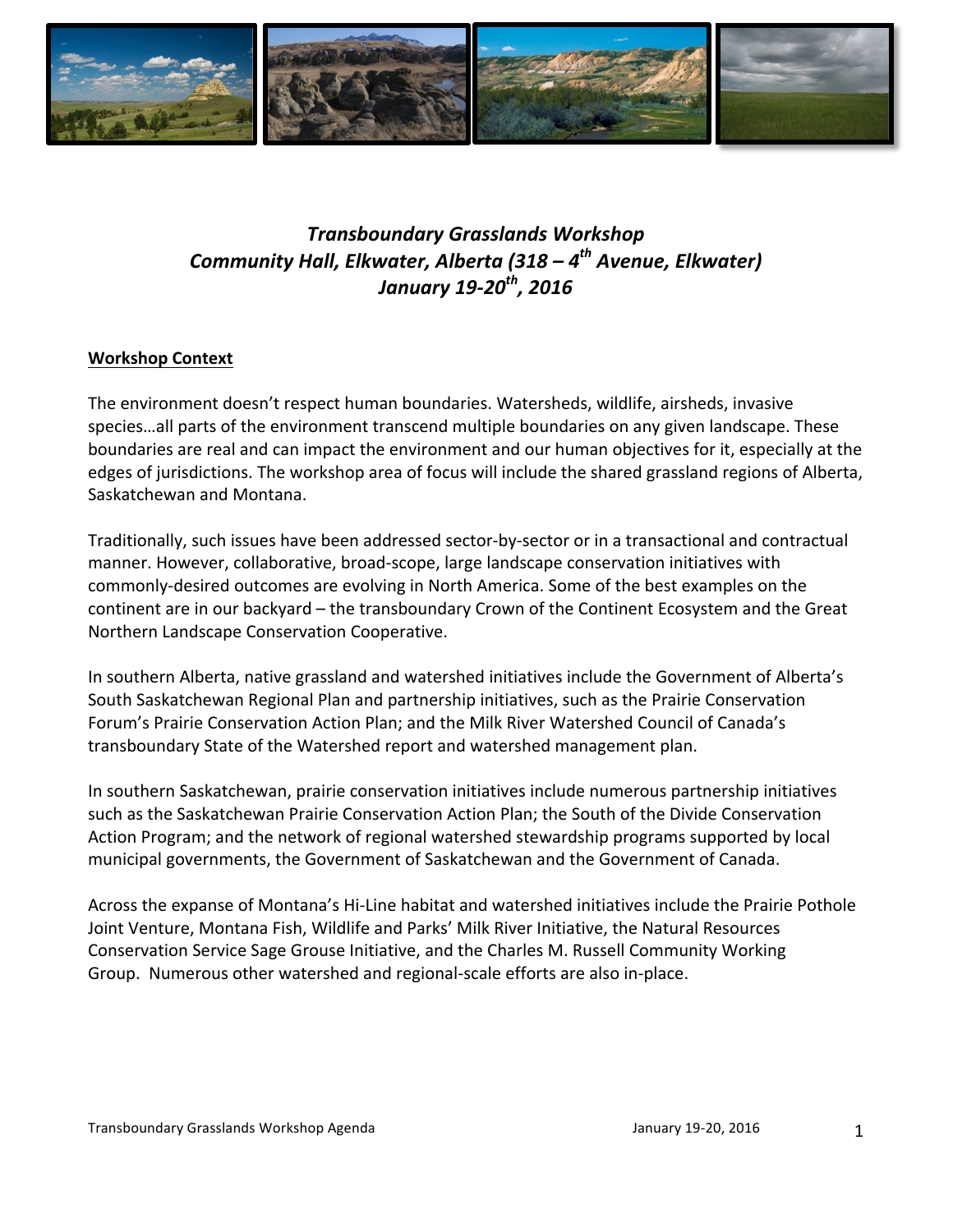#### **Workshop Objectives**

- 1. Become familiar with the broad scope of work and accomplishments of large landscape conservation transboundary collaboratives.
- 2. Review the status of selected transboundary grassland initiatives with a focus on successes, challenges and outcomes.
- 3. Discuss existing jurisdictionally-based environmental, land use and natural resource management priorities and challenges.
- 4. Identify potential topics where new or enhanced transboundary collaboration may result in better outcomes.

#### **Workshop Outcomes:**

- $\checkmark$  Identify and assess potential areas of mutually-desirable importance for new or enhanced transboundary work; and
- $\checkmark$  Collectively agree whether there is interest in pursuing a broader transboundary collaborative effort.
- $\checkmark$  Confirm interest in pursuing additional topical transboundary issues or a broad grassland transboundary large landscape collaborative.

### *Tuesday, January 19, 2016*

1:00 **Opening Prayer** – Mike Bruised-Head, Blood Tribe Councillor **Welcome, Introductions and Workshop Objectives** – Pat Gunderson, Bureau of Land Management, Montana

#### *Setting the Scene – Global View*

- 1:30 **Lines in the Grass: Jurisdictional and Environmental Boundaries**: Bill Dolan, Alberta Environment and Parks
- 2:00 **Grasslands Case Studies Panel** Moderator: Sue Michalsky, Ranchers Stewardship Alliance, Saskatchewan.
	- **2:00 – 2:20 - Grassland Conservation** Prairie Conservation Action Plans: Karen Raven, Alberta Prairie Conservation Forum/Kayla Balderson and Orin Balas, Prairie Conservation Action Plan, Saskatchewan
	- **2:20 – 2:30 - Protected Areas**: Interprovincial Park Story: Peter Swain, Alberta Environment and Parks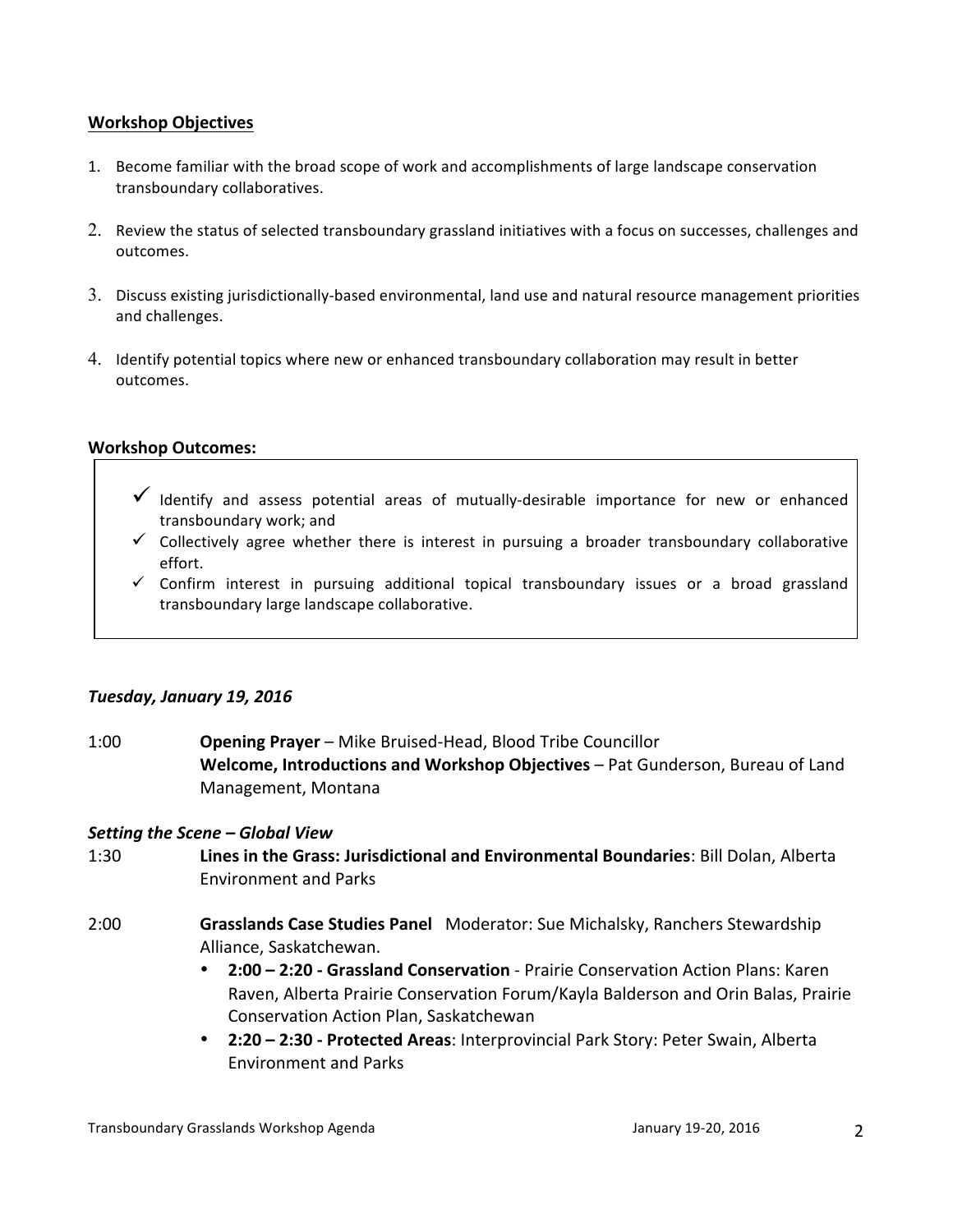|      | 2:30 - 3:00 - NGO Landscape Conservation Efforts: Jeff Nelson, World Wildlife<br>Fund, Montana; and Kelly Williamson, Saskatchewan Stock Growers Association                                                                                                                                                                                                                                                                                                                                                                          |
|------|---------------------------------------------------------------------------------------------------------------------------------------------------------------------------------------------------------------------------------------------------------------------------------------------------------------------------------------------------------------------------------------------------------------------------------------------------------------------------------------------------------------------------------------|
| 3:00 | <b>Break</b>                                                                                                                                                                                                                                                                                                                                                                                                                                                                                                                          |
|      | 3:15 - 3:30 - Innii Initiative: Melissa Weatherwax, Blackfeet Bison Program and<br>Helen Augare-Carlson - Blackfeet Community College<br>3:30 - 3:45 - The Northern Sagebrush Steppe Initiative - A Current Example of<br>٠<br>Transboundary Collaboration: Joel Nicholson, Alberta Environment and Parks<br><b>• 3:45 - 4:00 - Erasing Political Boundaries of Watersheds - Transboundary State of</b><br>the Watershed Reporting: Opportunities, Challenges and the Future: Tim<br>Romanow - Milk River Watershed Council of Canada |
| 4:00 | <b>Q &amp; A for Panel Members</b>                                                                                                                                                                                                                                                                                                                                                                                                                                                                                                    |
| 4:15 | Session 1 Break-out - Theme: Achieving or Struggling - What and Why?<br>Groups to address the following questions:<br>• What has worked well and why?<br>What has worked not so well and why?<br>What are the top 'must have' and 'must avoid' lessons?                                                                                                                                                                                                                                                                               |
| 5:00 | <b>Small Group Report Back &amp; Plenary Discussion (Themes &amp; Insights)</b>                                                                                                                                                                                                                                                                                                                                                                                                                                                       |
| 5:30 | <b>Wrap-up Day 1</b>                                                                                                                                                                                                                                                                                                                                                                                                                                                                                                                  |
| 6:00 | <b>Cash Bar</b>                                                                                                                                                                                                                                                                                                                                                                                                                                                                                                                       |
| 6:30 | Supper - Followed by Evening Speaker: Holistic Approaches to Large Landscape<br><b>Conservation</b> - Ian Dyson, Alberta Environment and Parks                                                                                                                                                                                                                                                                                                                                                                                        |
|      | Wednesday, January 20 <sup>th</sup> , 2016                                                                                                                                                                                                                                                                                                                                                                                                                                                                                            |
| 8:15 | Summarize Day 1 and Day 2 Objectives, Lisa Talavia-Spencer, Alberta Culture and<br>Tourism                                                                                                                                                                                                                                                                                                                                                                                                                                            |
| 8:45 | Small Group Activity: Issues and Interests - Identifying and mapping perspectives from<br>each jurisdiction<br>Landholders/Agriculture<br>Agencies<br>Stakeholders                                                                                                                                                                                                                                                                                                                                                                    |

# 9:45 **Break** 10:00 **Session 2 Break-out: Theme - Gaps and Opportunities**